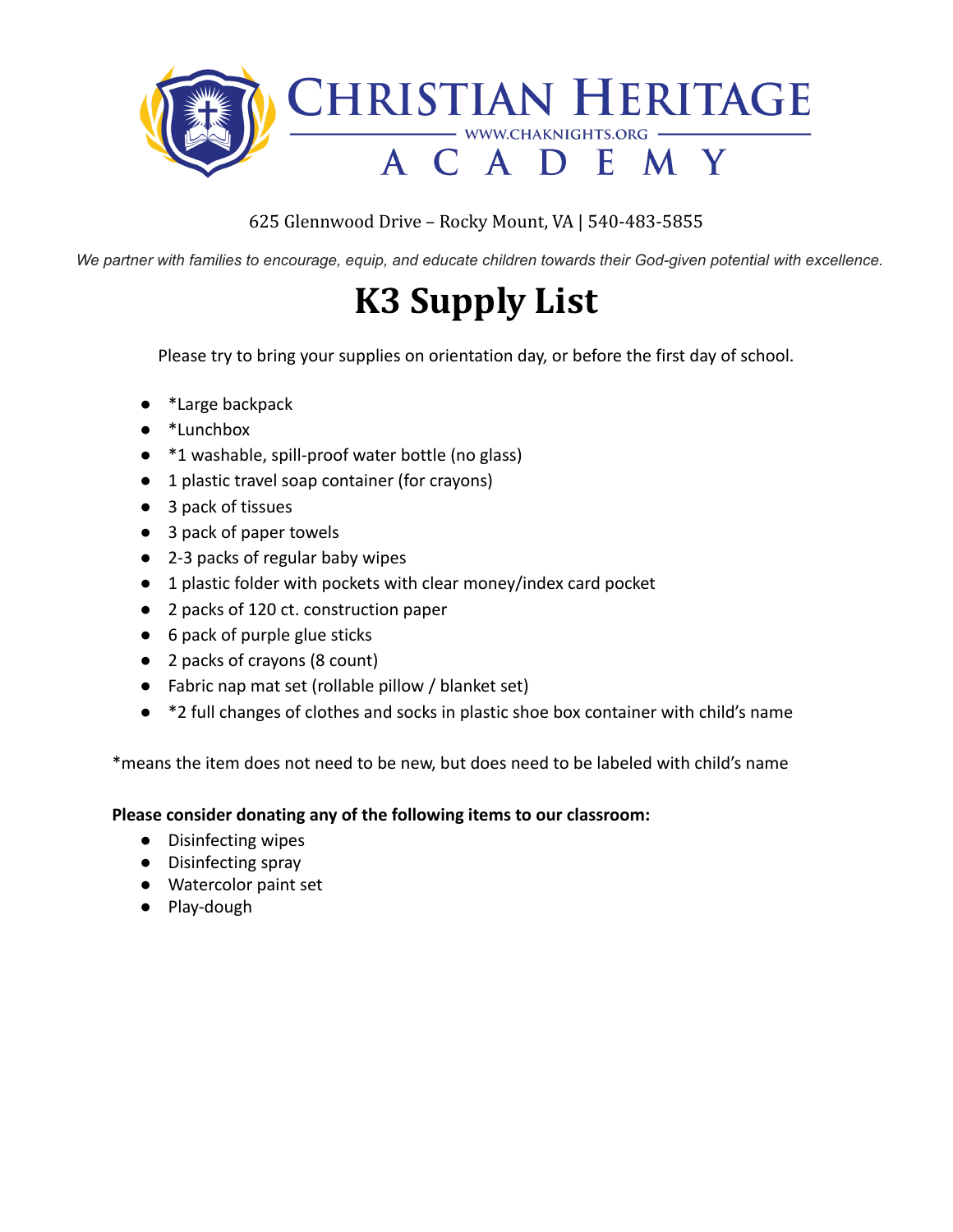

We partner with families to encourage, equip, and educate children towards their God-given potential with excellence.

## **K4 Supply List**

Please try to bring your supplies on orientation day, or before the first day

- \*Large backpack
- \*Lunchbox
- \*1 washable, **spill-proof** water bottle (no glass)
- 2 packs of *Ticonderoga* pre-sharpened pencils
- 1 pack of cap erasers (boys)
- Play-dough (girls)
- 1 plastic folder with pockets with clear money/index card pocket
- 2 packs of crayons (24 count)
- 1 plastic travel soap container (for crayons)
- 3 packs of regular baby wipes
- 1 pack of washable markers
- $\bullet$  6 pack of purple g; ue sticks
- \*Fiskers scissors with sheath ONLY (they are universal for left/right hands)
- \*Adult T-shirt for painting
- $\bullet$  \*1" thick foldable standard size rest mat, small blanket, and large pillow case to cover rest mat, or fabric nap mat seat (rollable pillow / blanket set)
- \*Full change of clothes and socks in plastic shoe box container labeled with child's name
- 1 box of tissues
- 1 container of clorox wipes
- 1 Roll of paper towels

\*means the item does not have to be new

#### **Please consider donating any of the following items to our classroom:**

- 1 pack of colored pencils
- 2 bottles Elmer's white glue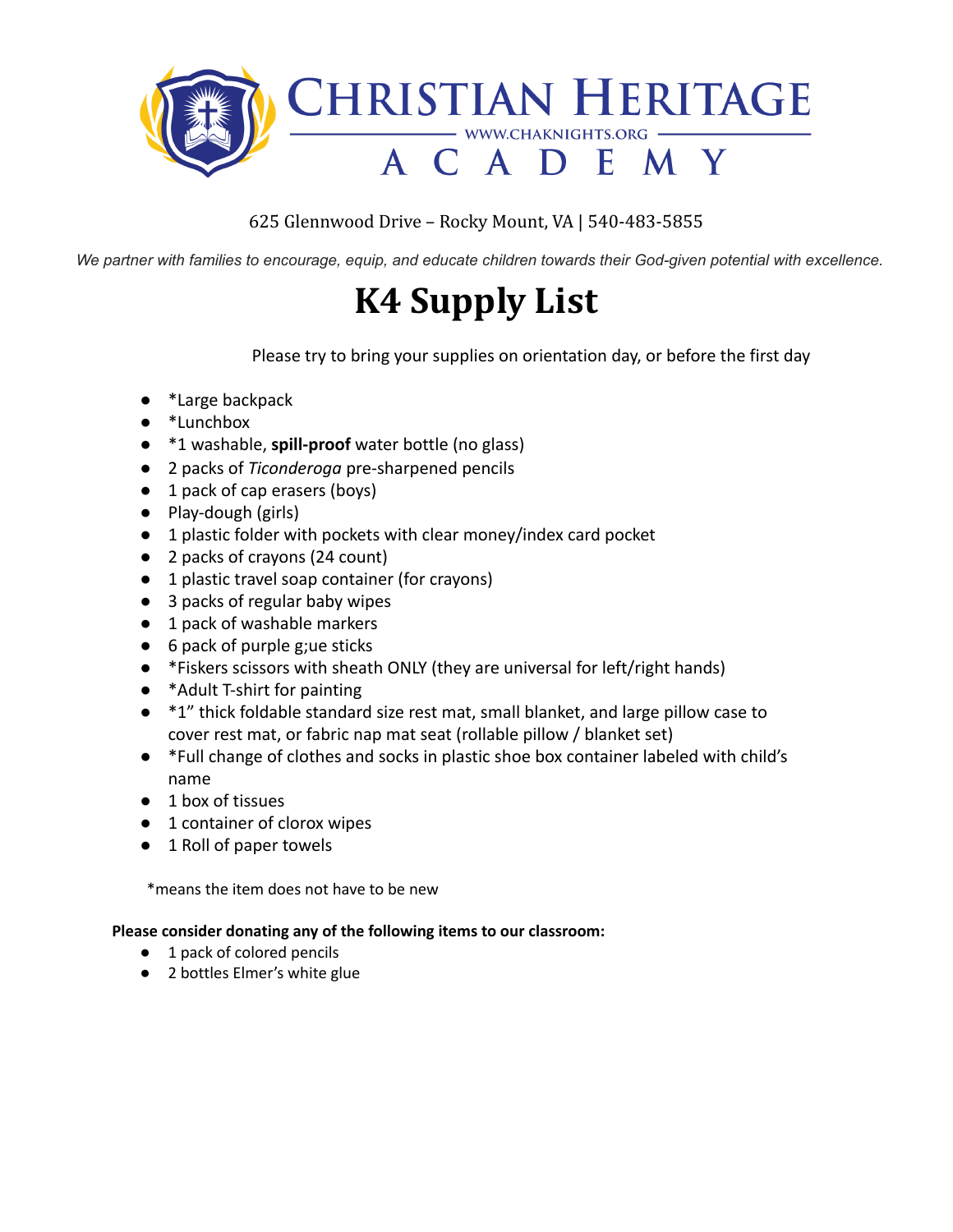

We partner with families to encourage, equip, and educate children towards their God-given potential with excellence.

# **K5 Supply List**

Please try to bring your supplies on orientation day, or before the first day of school.

- 2 rolls of paper towels
- 2 glue sticks
- 2 block erasers
- 1 pack skinny, black dry erase markers (boys)
- 1 pack thick, black dry erase markers (girls)
- 1 poly 2 pocket plastic folders with fasteners any color (no name needed on this item please)
- 2 boxes of 24 crayons
- 1 washable watercolor paint set
- 1 box of 12 colored pencils
- 1 box 10 classic washable markers
- \*NKJV Bible
- \*Lunchbox
- \*Spill-proof water bottle (no glass, and please label with child's name)
- \*Backpack/book bag (no wheels)
- \*1" thick foldable mat and small blanket for rest time (label with child's name) or fabric nap mat set (rollable pillow / blanket set)
- \*Body pillow case for mat (label with child's name)
- \*Student may bring a small blanket and a small nap buddy for quiet time (label with child's name)
- \*Full change of clothes, including socks, in a labeled ziplock bag (dress code please)

\*means the item does not have to be new

### **Please consider donating any of Items that will be provided**

- Clorox wipes Tissues Tissues Tissues Tissues Tissues Tissues Tissues Tissues Tissues Tissues Tissues Tissues Tissues Tissues Tissues Tissues Tissues Tissues Tissues Tissues Tissu
- Hand wipes  **GermX**
- White cardstock **All and Structure Control** Pencil Pouch
- Tissues Scissors Scissors Scissors Scissors Scissors Scissors Scissors Scissors Scissors -
- Bandaids
- Construction paper
- Snack size ziplock bags

### **the following items to our classroom: in the classroom:**

- 
- 
- 
-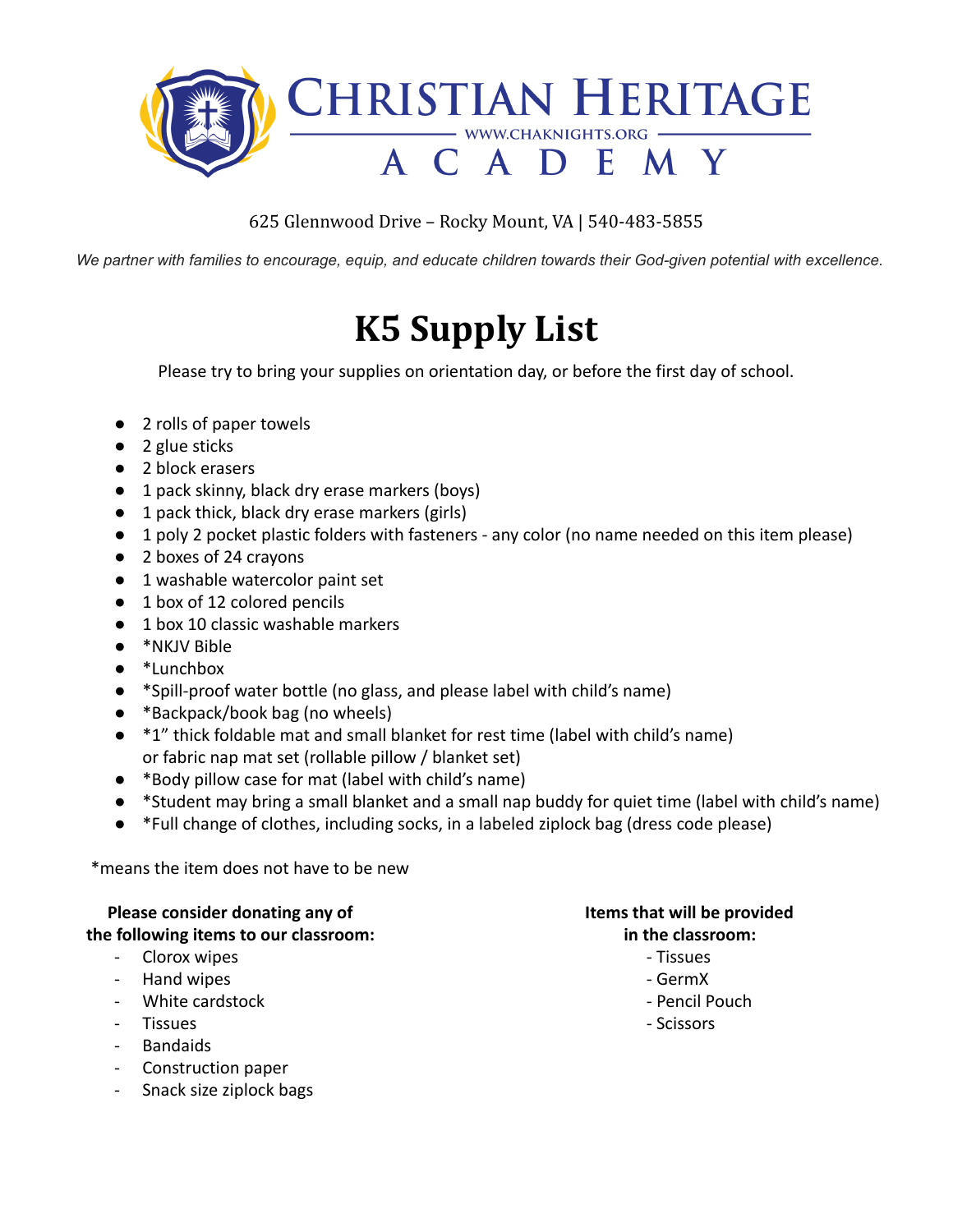

We partner with families to encourage, equip, and educate children towards their God-given potential with excellence.

# **First Grade Supply List**

Please try to bring your supplies on orientation day, or before the first day of school.

- \*Water bottle for everyday use
- Cap erasers
- 2 dozen #2 pencils
- \*Pencil pouch to hold supplies
- Crayons- 16 count
- Colored pencils
- \*Scissors
- $\bullet$  4 glue sticks
- 2 block erasers
- \*NKJV Bible
- 1 box tissues
- 2 rolls paper towels
- \*Ruler with inches and centimeters
- 2 wide ruled spiral notebook
- 2 folders with pockets
- \*Change of clothes and socks in a ziplock bag with child's name
- 1 pack of colored printer paper

\*means the item does not have to be new

#### **Please consider donating any of the following items:**

- Washable markers
- White cardstock
- Dry erase markers
- Black sharpie markers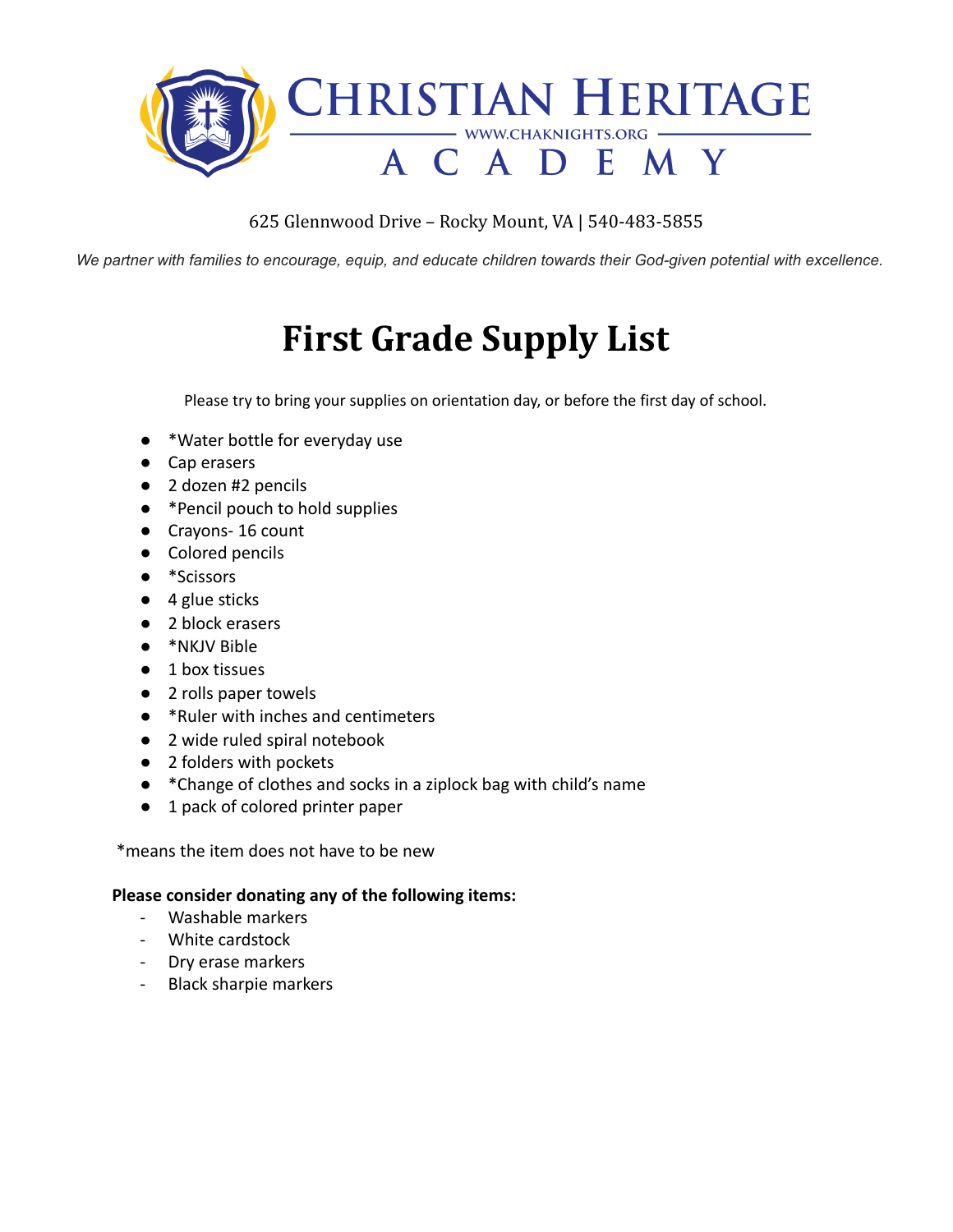

We partner with families to encourage, equip, and educate children towards their God-given potential with excellence.

# **Second Grade Supply List**

Please try to bring your supplies on orientation day, or before the first day of school.

- \*Pencil box to fit supplies
- \*Water bottle for everyday use
- 3 one-subject spiral wide ruled notebooks (green, blue, and red)
- Colored pencils
- Markers
- 2 packs of pencils
- 1 four pack of glue sticks
- 1 24 pack of crayons
- \*NKJV Bible
- 2 Plastic Folders with pockets (1 blue and 1 of your choice)
- 2-3 containers of Clorox Wipes
- 1 pack of colored printer paper of your choice (one single color)
- 1 pack of white cardstock paper
- Girls: 1 pack of skinny black dry erase markers
- Boys: 1 pack of thick black dry erase markers
- 2-3 packs of paper (wide ruled)
- Girls: 3 boxes of tissues
- Boys: 3 rolls of paper towels

\*means the item does not have to be new

#### **The following items will be provided in the classroom!**

- **Scissors**
- Rulers
- Hand sanitizer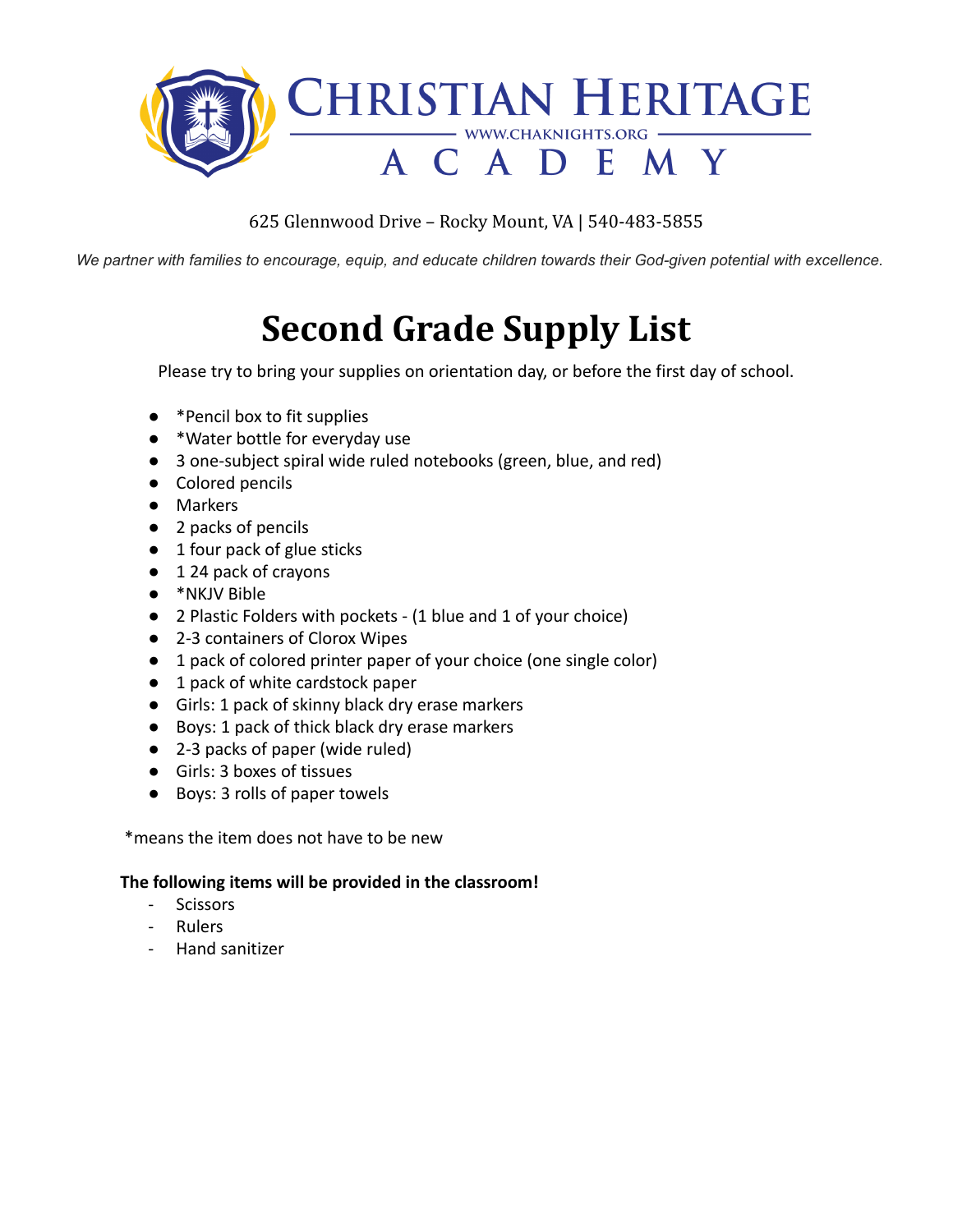

We partner with families to encourage, equip, and educate children towards their God-given potential with excellence.

# **Third Grade Supply List**

Please try to bring your supplies on orientation day, or before the first day of school.

- \*NKJV Bible
- \*1 plastic pencil box
- 1 zipper pencil pouch (will be used to hold flash cards)
- 1 RED plastic folder with pockets
- 1 BLUE plastic 3-pronged folder with pockets
- 2 Composition notebooks
- 2 1" 3-ring binders with clear pocket on front
- 4 Fine Tip Dry Erase Markers
- \*1 pair Scissors
- \*1 ruler with inches AND centimeters
- 2 packages of wide-ruled notebook paper
- Cap Erasers
- 1 box 24 ct. Crayola crayons
- 1 pack colored pencils
- Optional: 1 pack washable markers
- \*1 oversized shirt for art (an old shirt of mom or dad's is fine)
- 1 bottle of hand sanitizer
- 2 containers of Clorox wipes
- 2 rolls paper towels
- GIRLS: 1 box gallon-sized ziploc baggies
- BOYS: 1 box quart-sized ziploc baggies

#### **(Supplies do not need to be labeled with your students name)**

\*means the item does not have to be new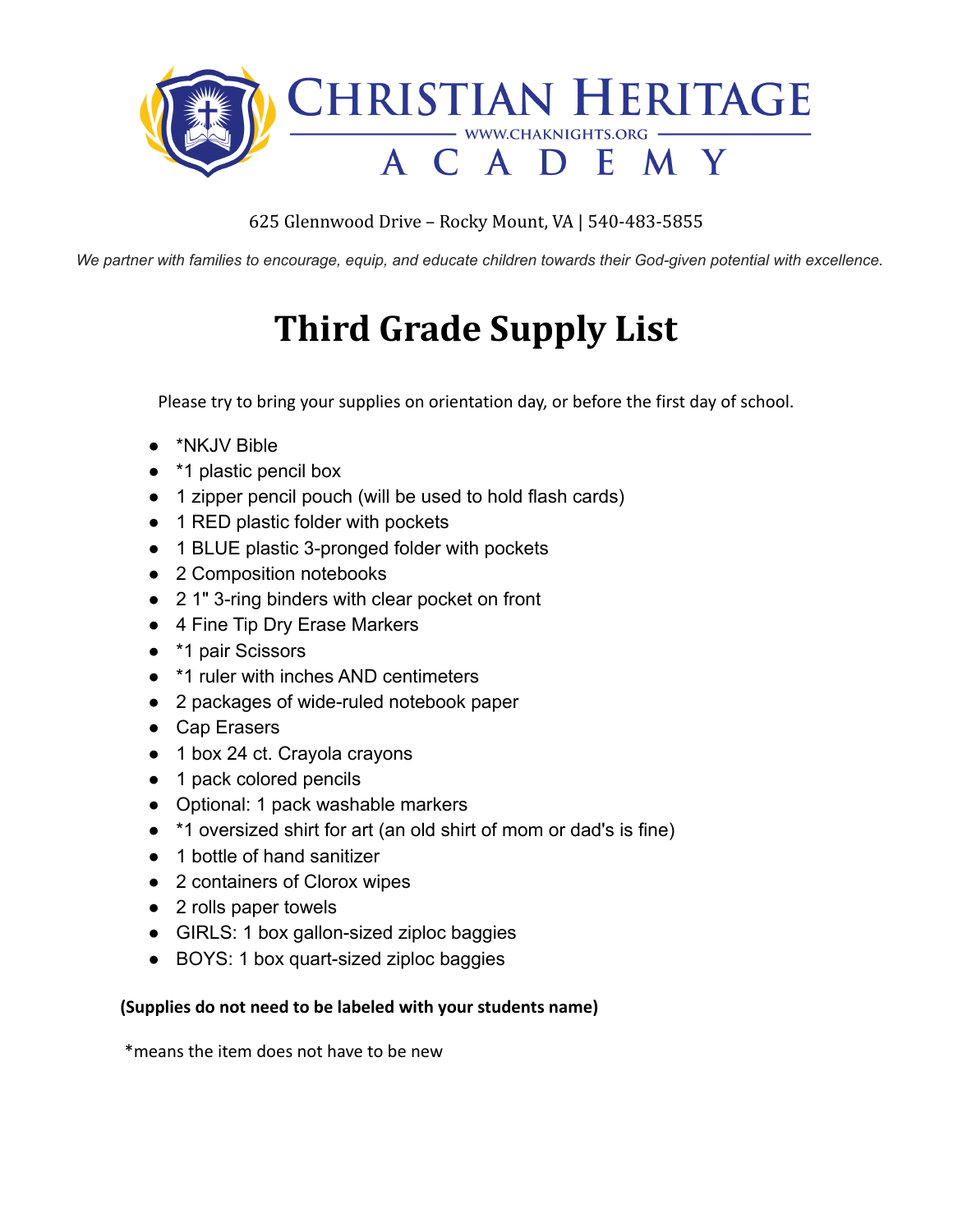

We partner with families to encourage, equip, and educate children towards their God-given potential with excellence.

# **Fourth Grade Supply List**

Please try to have supplies on orientation day or the first day of school.

- \*NKJV Bible
- \*Water bottle for daily use
- \*1 plastic pencil box
- \*1 clipboard
- \*1 pack of colored pencils
- \*1 box of crayons (24 count)
- $\bullet$  \*4 highlighters
- \*Scissors
- 2 packs of cap erasers
- 2 packs of #2 pencils (Ticonderoga wooden)
- 4 plastic 3-prong folders (1 red, 1 blue, 1 yellow, 1 orange)
- 25-subject notebooks
- 6 glue sticks
- 2 packs of dry erase markers (1 black pack, 1 multi-colored pack)
- 2 packs of wide ruled paper
- 1 pack of brightly colored printer paper
- 1 pack of brightly colored cad stock
- 2 rolls of paper towels
- 1 box of tissues

\*means the item does not have to be new

#### **Please consider donating to the class:**

- Clorox wipes
- 1 large bottle of hand sanitizer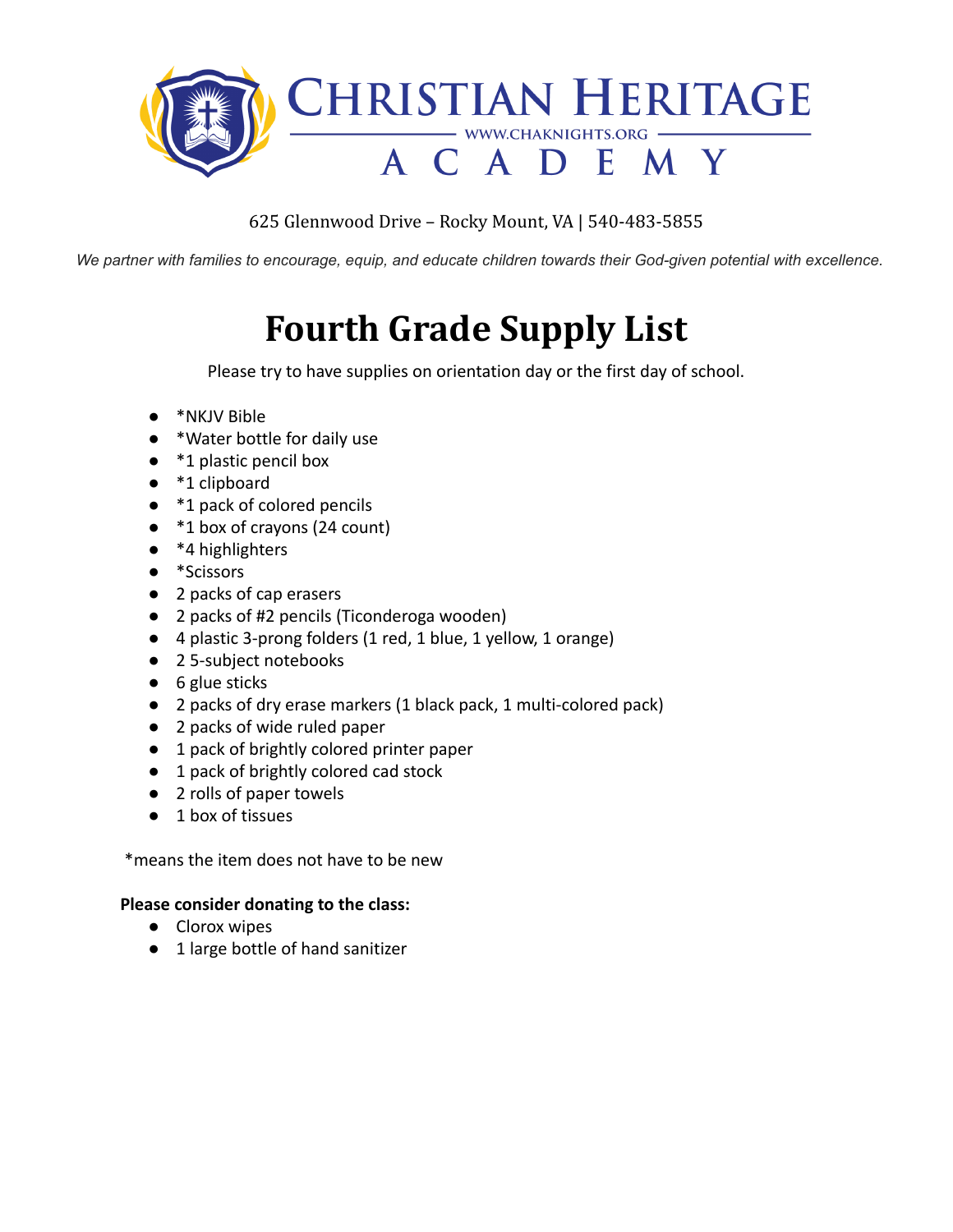

We partner with families to encourage, equip, and educate children towards their God-given potential with excellence.

## **Fifth Grade Supply List**

Please try to have supplies on orientation day or the first day of school.

- \*NKJV Bible
- 2 plastic folders with only pockets : label one daily folder and one weekly folder.
- 1 inch 3-ring binder with dividers labeled with subjects
- \*1 Clipboard please label with student's name on the back
- <sup>\*</sup>1 index card box
- 2 packs of index cards
- \*1 zipper pencil pouch/box holding the following:
	- -\*2 pens (not black ink please)
	- -\*Highlighter
	- -\*Scissors
	- -\*compass and protractor set
	- -\*colored pencils

\*means the item does not have to be new

#### **Please consider donating to the class:**

- **●** 2 boxes of tissues
- 1 large container disinfectant wipes
- 2-3 glue sticks
- 1 pack of cap erasers
- 1 package of paper towels
- 2 packs of #2 pencils Ticonderoga wood pencils (10 pack)
- 1 pack of wide-ruled loose leaf paper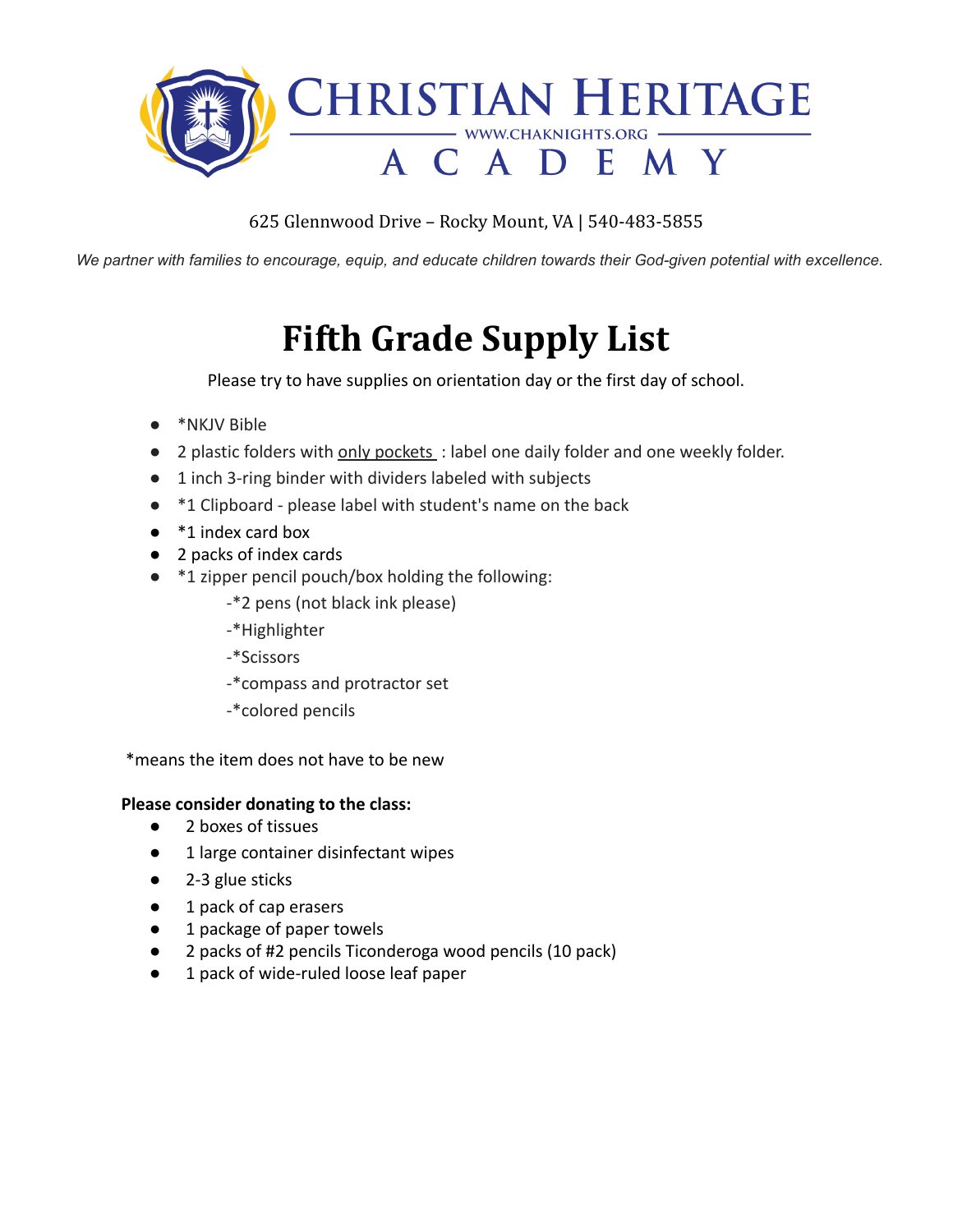

We partner with families to encourage, equip, and educate children towards their God-given potential with excellence.

## **Sixth Grade Supply List**

Please try to have supplies on orientation day or the first day of school.

- \*NKJV Bible
- 1 plastic folders with only pockets : label weekly folder.
- **●** 2 1-inch 3-ring binders
- 2 packages (5 each) of 3-ring dividers with pockets
- **●** \*1 Clipboard please label with student's name on the back
- **●** \*1 zipper pencil pouch/box holding the following
- Spiral notebook for Bible
- \*Pens (blue and black ink only)
- \*Scissors
- \*Colored pencils
- $\bullet$  \*2 highlighters
- $\bullet$  10 glue sticks
- 1 4-pack of Expo markers
- 4 packs of lined index cards
- \*1 index card box
- 2 boxes of tissues
- 1 large container of disinfectant wipes
- 2 packs of #2 pencils Ticonderoga wood pencils (at least 10 in the pack)
- 5 packs of wide-ruled notebook paper

\*means the item does not have to be new

#### **Please consider donating to the class:**

- **●** Ticonderoga wood pencils
- Colored printer paper
- Construction paper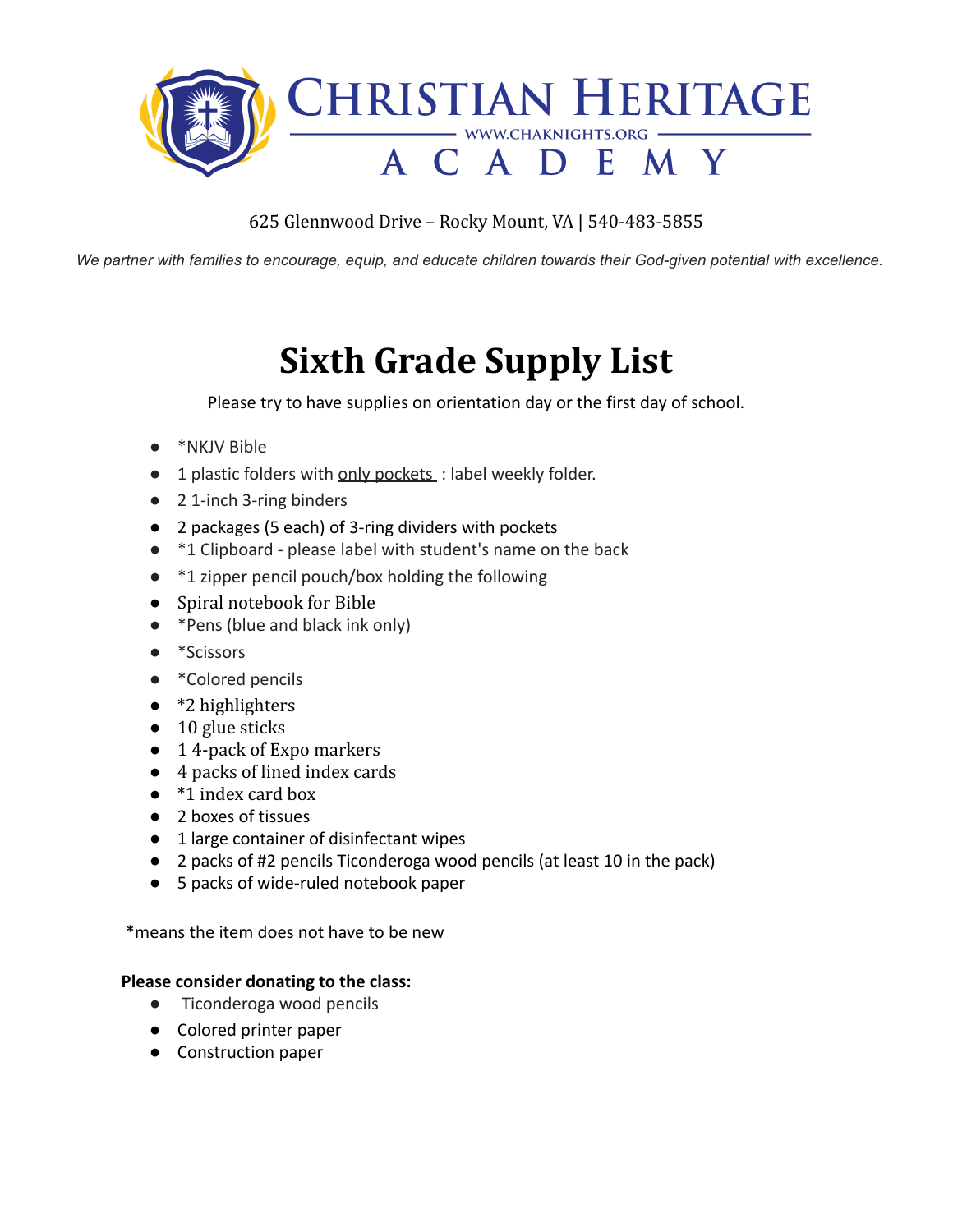

We partner with families to encourage, equip, and educate children towards their God-given potential with excellence.

### **7th / 8th Grade Supply List**

Please try to have supplies on orientation day or the first day of school.

- 1 three subject notebook
- Pencils
- \*NKJV Bible
- 1 composition notebook designated for Bible
- \*Pack of highlighters
- 2 binders (2-inch)
- 2 packages (5 each) of 3-ring dividers, with pockets
- 2 spiral notebooks designated for History
- 5 packs of loose leaf paper
- Pens: blue or black ink only
- \*1 pack of colored pencils
- 4 Glue Sticks
- \*Scissors
- 4 packs lined index cards
- 2 Expo Markers

\*means the item does not have to be new

#### **7th-8th Grades Optional**:

- Cap erasers
- \*Protractor
- \*Compass
- Graph paper

#### **Please consider donating these items to our classroom as they are available:**

- Boxes of tissues
- Containers disinfectant wipes
- Bottles of Hand Sanitizer